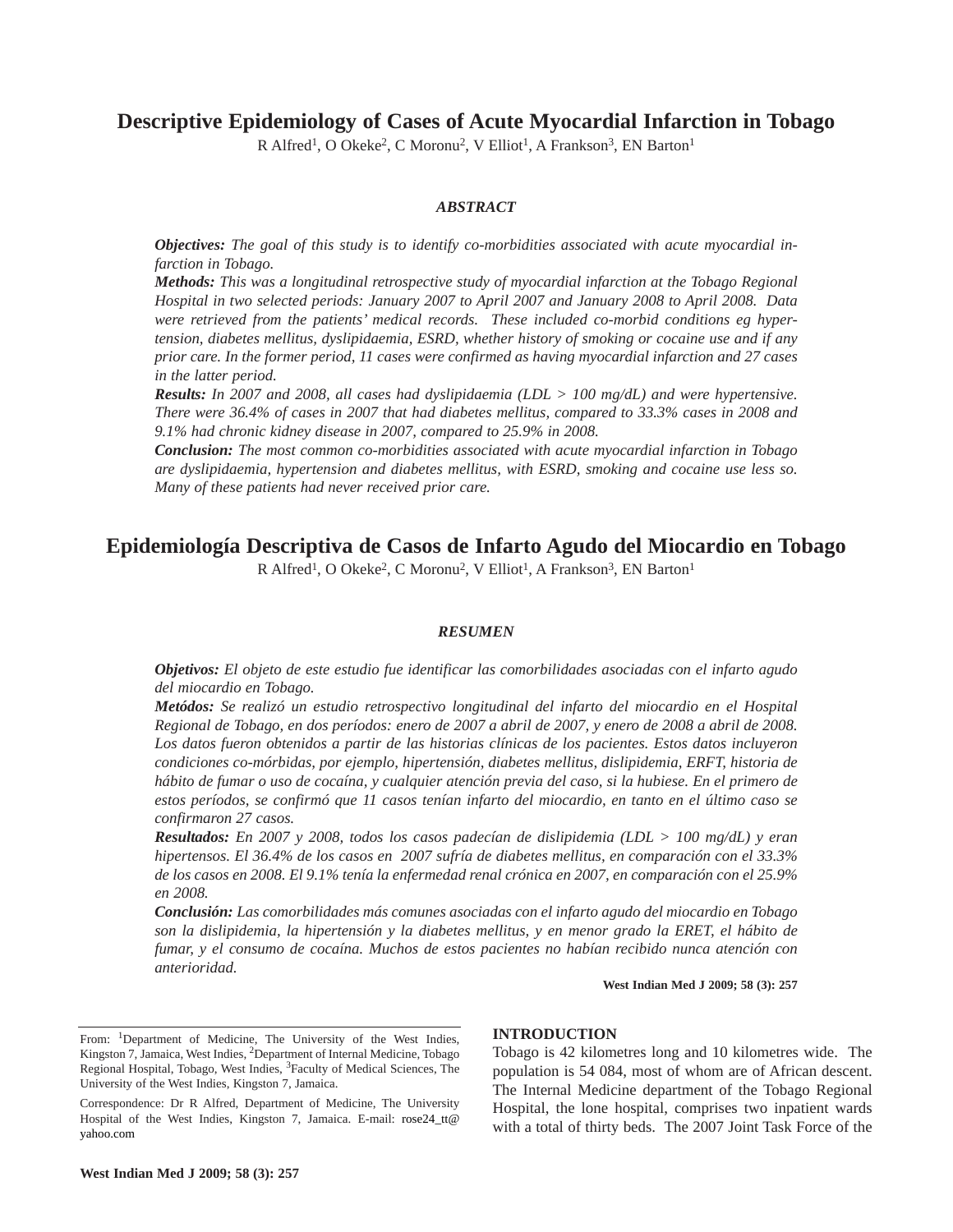European Society of Cardiology, the American College of Cardiology Foundation, the American Heart Association and the World Health Federation redefined acute myocardial infarction (MI) as a clinical consequence of ischaemia of cardiac myocytes. There are no published studies on acute myocardial infarction in Tobago. The Jamaican National Healthy Lifestyle Survey (2000) has identified obesity, hypertension, hyperlipidaemia, diabetes mellitus, and smoking as major problems in the region (1). Other risk factors include gender, age, cocaine abuse and end stage renal disease.

Dyslipidaemia, hypertension and diabetes mellitus are well recognized risk factors of acute myocardial infarction in international trials. The Anglo-Scandinavian Cardiac Outcomes Trial-Lipid Lowering Arm (ASCOT-LLA) concluded that there was a 35% relative risk reduction in combined fatal and non-fatal myocardial infarction ( $p = 0.0005$ ) in patients on atorvastatin (2). The Caribbean Cardiac Society has advocated a target LDL < 75 mg/dL in high risk individuals (3). The Caribbean population is plagued with hypertension and diabetes mellitus. Hypertension (HTN) has been identified as a major risk factor in persons with acute myocardial infarction in the Framingham Heart Study (4). Many of these patients go on to develop the sequelae of end stage renal disease before cardiovascular complications become noticed. The National Cholesterol Education Programme Report from the United States of America (USA) and European guidelines on cardiovascular disease prevention consider Type 2 diabetes mellitus (DM) to be a coronary heart disease (CHD) equivalent. Practice guidelines from the National Kidney Foundation and the American College of Cardiology/ American Heart Association task force have recommended that chronic kidney disease (CKD) be considered a coronary heart disease risk equivalent (5). Age and gender may also contribute. For more serious manifestations of coronary disease, such as MI, women lag behind men in incidence by 20 years, but the sex ratio for incidence narrows progressively with advancing age (6). A recent study has shown no significant gender difference as age increased (7).

Cocaine use in Trinidad and Tobago is a cause of pressing and social healthcare concerns (8). In the worldwide INTERHEART study, smoking accounted for 36% of the population attributable risk of a first MI (9). The mortality benefit of smoking cessation was assessed in a meta-analysis of 20 prospective cohort studies and results showed a 36% reduction in crude relative risk (RR) of mortality for patients with CHD who quit smoking (10). One survey of 10 085 adults between the ages of 18 and 45 years, found that 25% of non-fatal MI cases were attributable to frequent cocaine use (11).

This study will support policy development and emphasize the need for persons trained in primary and secondary prevention of CHD, as well as for cardiology services in Tobago.

## **SUBJECTS AND METHODS**

This was a longitudinal retrospective study of cases of myocardial infarction conducted at the Tobago Regional Hospital. Two random periods, January 2007 to April 2007 and January 2008 to April 2008, were selected and compared. Data were collected from case notes kept in the medical records department. Forty-five files were obtained and thirty-eight cases were selected, based on the inclusion criteria. Eleven cases were confirmed as acute myocardial infarction for the period January 2007 to April 2007. Twenty-seven cases were confirmed for the period January 2008 to April 2008.

Patients had to be admitted to the Tobago Regional Hospital. Confirmation of acute myocardial infarction was based on fulfilling two out of the three following criteria:

- 1. Classical ischaemic like chest pain or associated atypical symptoms.
- 2. Acute electrocardiogram changes, of ST segment elevation myocardial infarction (STEMI) or non-ST segment elevation myocardial infarction (NSTEMI).
- 3. Increased specific cardiac enzyme markers. The use of troponin I or troponin T for MI diagnosis was recommended by the 2007 Joint ESC/ACCF/AHA/ WHF Task Force for the definition of myocardial infarction (12, 13). Cocaine use was confirmed by urine testing. All patients had positive troponin values.

Persons who did not meet two out of three criteria were excluded from the study. Patients excluded were those who had old LBBB, not fulfilling Sgarbossa's criteria, or no acute changes with no symptoms or cardiac markers. Permission to conduct the study was granted by the Hospital Medical Directorate.

## **RESULTS**

The most common co-morbidities associated with acute myocardial infarction in Tobago are dyslipidaemia, hypertension and diabetes mellitus with ESRD, history of smoking and cocaine use also noted. Many of these patients had never received prior care for their co-morbidities. Data were analysed using SPSS version 11.0 (Table).

There were fewer cases of acute myocardial infarction in January 2007 and February 2007 compared to March 2007 and April 2007. There were more cases of acute myocardial infarction in March 2008 than in April 2008 (Fig. 1). Pearson's chi-square tests showed that patterns on incidence of acute MI differed significantly between each group.

Generally, more males were diagnosed with acute myocardial infarction over both time periods: (63.6% in 2007 and 51.9% in 2008). Gender analysis was done by crosstabulation and the difference between males and females was not significant with respect to occurrence of an acute MI. Independent samples *t*-test revealed significant difference in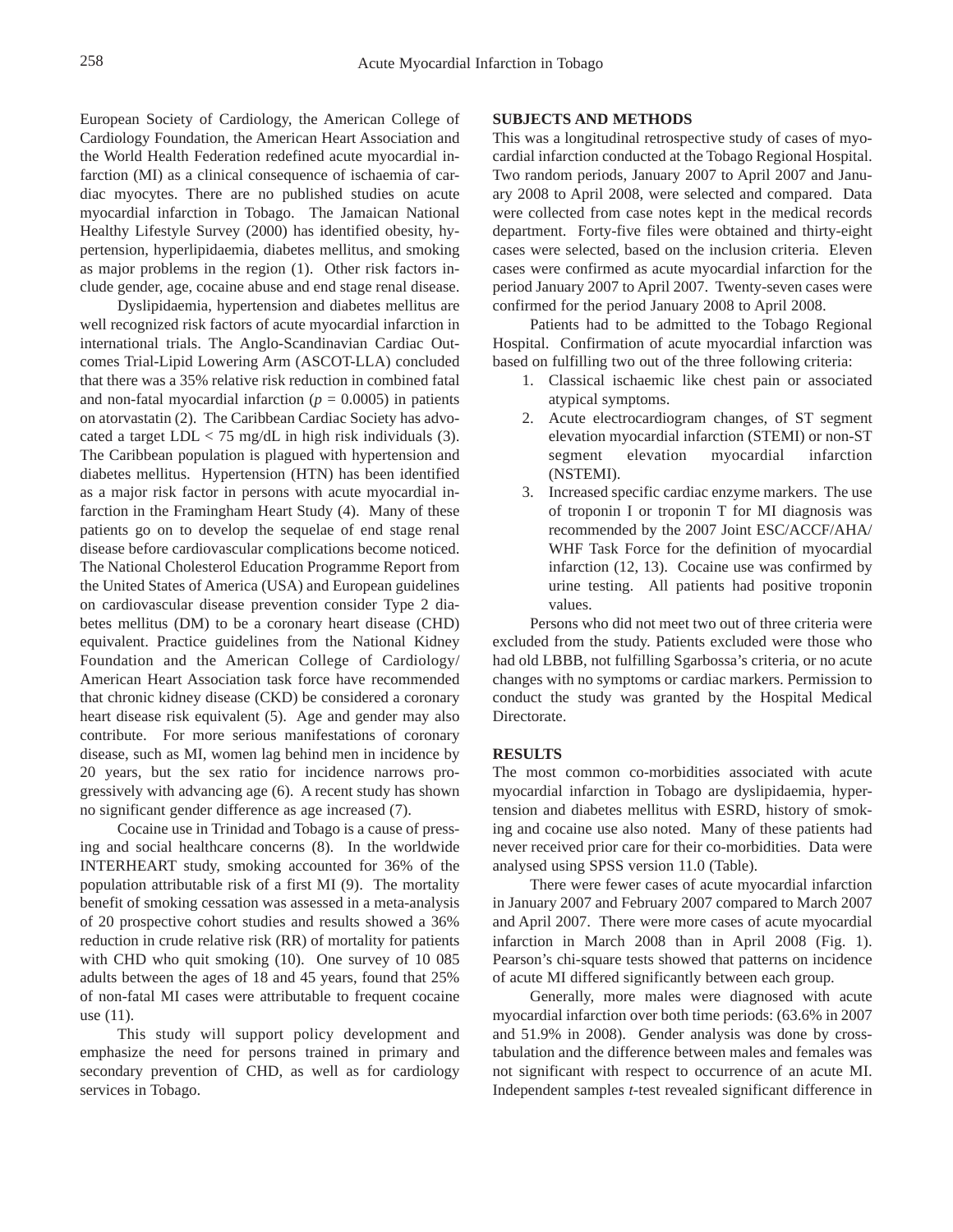| <b>Variable</b>                | January 2007<br>to April 2007 | to April 2008 | January 2008 Overall result |
|--------------------------------|-------------------------------|---------------|-----------------------------|
| Mean ages                      | 58.5 years                    | $71.0$ years  | 67.4 years                  |
| % Male                         | 63.6                          | 51.9          | 55.3                        |
| % Diabetes mellitus            | 36.4                          | 33.3          | 34.2                        |
| % Hypertensive                 | 100                           | 100           | 100                         |
| % Chronic kidney<br>disease    | 9.1                           | 25.9          | 21.1                        |
| % Cigarette smokers            | 9.1                           | 3.7           | 5.3                         |
| % Dyslipidaemia                | 100                           | 100           | 100                         |
| % Cocaine use                  | $\Omega$                      | 3.7           | 2.6                         |
| % Medical<br>outpatient clinic | 9.1                           | 18.5          | 15.8                        |
| % Local health<br>centre       | 9.1                           | 18.5          | 15.8                        |
| % Renal outpatient<br>clinic   | $\Omega$                      | 18.5          | 13.2                        |
| % No prior care                | 81.8                          | 40.7          | 52.6                        |
| % Private physician            | $\theta$                      | 3.7           | 2.6                         |

Table: Results comparing descriptive epidemiology of myocardial infarction in Tobago for the two groups studied.



Fig. 1: Actual numbers of cases from January 2007 to April 2007, compared to cases from January 2008 to April 2008. Legend – year 2007 – January to April and 2008 – January to April  $Y$  axis = year,  $X$  axis = actual number of cases, Abbreviation: Jan  $=$  January, Feb  $=$  February, Mar  $=$  March, Apr  $=$  April.

age between the two groups ( $p < 0.005$ ). Also, females studied were noticed to be older than the males.

The most common age range was  $> 65$  years for both periods studied. The mean age between the two groups studied was  $67.37 \pm 2.19$  years. Sample distribution was normal. For 2007, the mean was  $58.47 \pm 12.66$  and for 2008, the mean age was  $71.00 \pm 12.25$ .

In 2007, 81.8% of the cases received no prior care for their co-morbidities; 9.1% were being followed in the general medicine outpatient clinic at Tobago Regional Hospital and equally at the local health centres. In 2008, 40.7% received no prior care, followed by 18.5% attending the Renal outpatient clinic at the Tobago Regional Hospital, and 18.5%

attending the general medicine outpatient clinic, 18.5% from the local health centres, with 3.7% being followed by private general practitioners.

In 2007 and 2008, all cases had dyslipidaemia (LDL > 100 mg/dL) and hypertension. In 2007, 36.4% of cases had diabetes mellitus, compared to 33.3% of cases in 2008. In 2007, 9.1% had chronic kidney disease, compared to 25.9% in 2008. The presence of diabetes mellitus in a patient with chronic kidney disease increased his/ her risk of sustaining an acute MI, as was revealed by Fischer test analysis. Other studied co-morbidities included end stage renal disease and cigarette smoking, as well as inhalational cocaine abuse, which were more significant in 2008.

#### **DISCUSSION**

This study indicates that inpatients with acute myocardial infarction had the "conventional" (14) risk factors. These were most commonly dyslipidaemia, hypertension and diabetes mellitus. End-stage renal disease and substance abuse were also contributory. Thus, intense focus on these variables is needed. This study attempts to identify persons at high risk of developing acute myocardial infarction, by looking at co-morbidities and those patients who need to be targeted for optimized control of their status. Hopefully, community health staff will be sensitized to the fact that there are still persons who do not seek healthcare and as such, a more rigorous outreach programme and a capturing approach should be employed. More persons should be trained in the primary and secondary prevention of cardiovascular events.

Bias can result from the fact that only surviving patients were admitted. The weakness of this study lies in the small number of cases studied and the inadequate time period used to observe the evolution of cases. Variations seen may be due to chance. Most patients were over 50 years, and were African Caribbean in origin. Also, there was no control group without acute myocardial infarction for comparison. It is gratifying that an attempt was made at documenting possible risks for patients, as opposed to self-report, despite limited resources. Low levels of high density lipoprotein cholesterol, a potent risk factor that is typically considered dyslipidaemia was taken into consideration and not just hyperlipidaemia, as some studies have used. It would have been helpful if all patients treated had follow-up imaging in the form of an angiogram. Although only one tertiary institution exists in Tobago, the data presented may not be representative of all the cases of acute myocardial infarction in Tobago. We acknowledge that the mere presence of a risk factor does not guarantee a casual relationship. Finally, genetic and environmental risk factors were not represented. There were more cases of acute myocardial infarction in March 2008 than in April 2008 (Fig. 1). In this time period, quantified troponin T was more readily available. Troponin I and troponin T are known to have equal sensitivities early, but troponin I is more specific. The laboratory assays at the Tobago Regional Hospital were not studied, but these cut-off